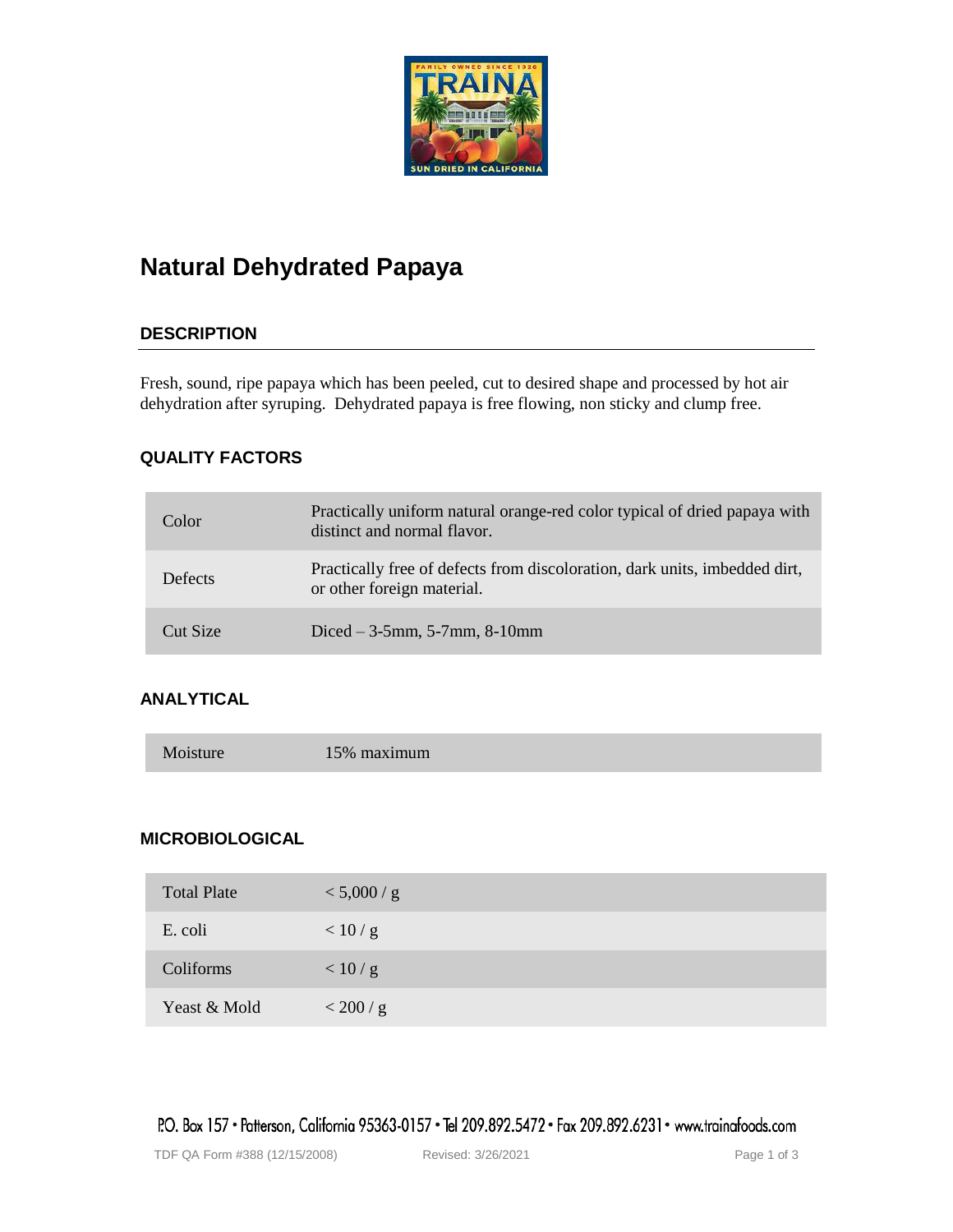## **NUTRITIONAL INFORMATION**

| Based on 100 gram sample |                            |                     |           |                   |  |  |  |  |
|--------------------------|----------------------------|---------------------|-----------|-------------------|--|--|--|--|
| 352.00                   | Sodium                     | 162 mg              | Vitamin A | 0.00 IU           |  |  |  |  |
|                          | <b>Total Carbohydrates</b> | 87.8g               | Vitamin C | $0.00$ mg         |  |  |  |  |
| 0.00 <sub>q</sub>        | Dietary Fiber              | 3.8 <sub>q</sub>    | Calcium   | $10.1 \text{ mg}$ |  |  |  |  |
| 0.00 <sub>q</sub>        | <b>Total Sugar</b>         | 60.7 <sub>q</sub>   | Iron      | .19 <sub>mg</sub> |  |  |  |  |
| 0.00 <sub>q</sub>        | Cholesterol                | 0.00 <sub>q</sub>   | Protein   | 0.16q             |  |  |  |  |
| 43.9 g                   | Potassium                  | $5.5 \,\mathrm{mg}$ | Vitamin D | 0.0 <sub>ma</sub> |  |  |  |  |
|                          | Calories from Fat          |                     |           |                   |  |  |  |  |

## **INGREDIENT STATEMENT**

Papaya, Sugar

## **PACKAGING & LABELING**

Four polyethylene bags (5 kilos each) packed in a 44 lb. corrugated case; or 25 lb. case.

#### **KOSHER STATUS**

These products are Kosher certified.

#### **STORAGE RECOMMENDATIONS**

Store in a cool, dry atmosphere  $55^{\circ}$  -  $70^{\circ}$ F and temperature fluctuation < 10º. All products must be stored under proper warehousing conditions and temperatures to preserve the product and prevent discoloration.

#### **EXPECTED SHELF-LIFE**

12 months when stored properly.

#### **ALLERGEN STATEMENT**

Traina natural dehydrated papaya does not contain any allergens as defined by the FDA.